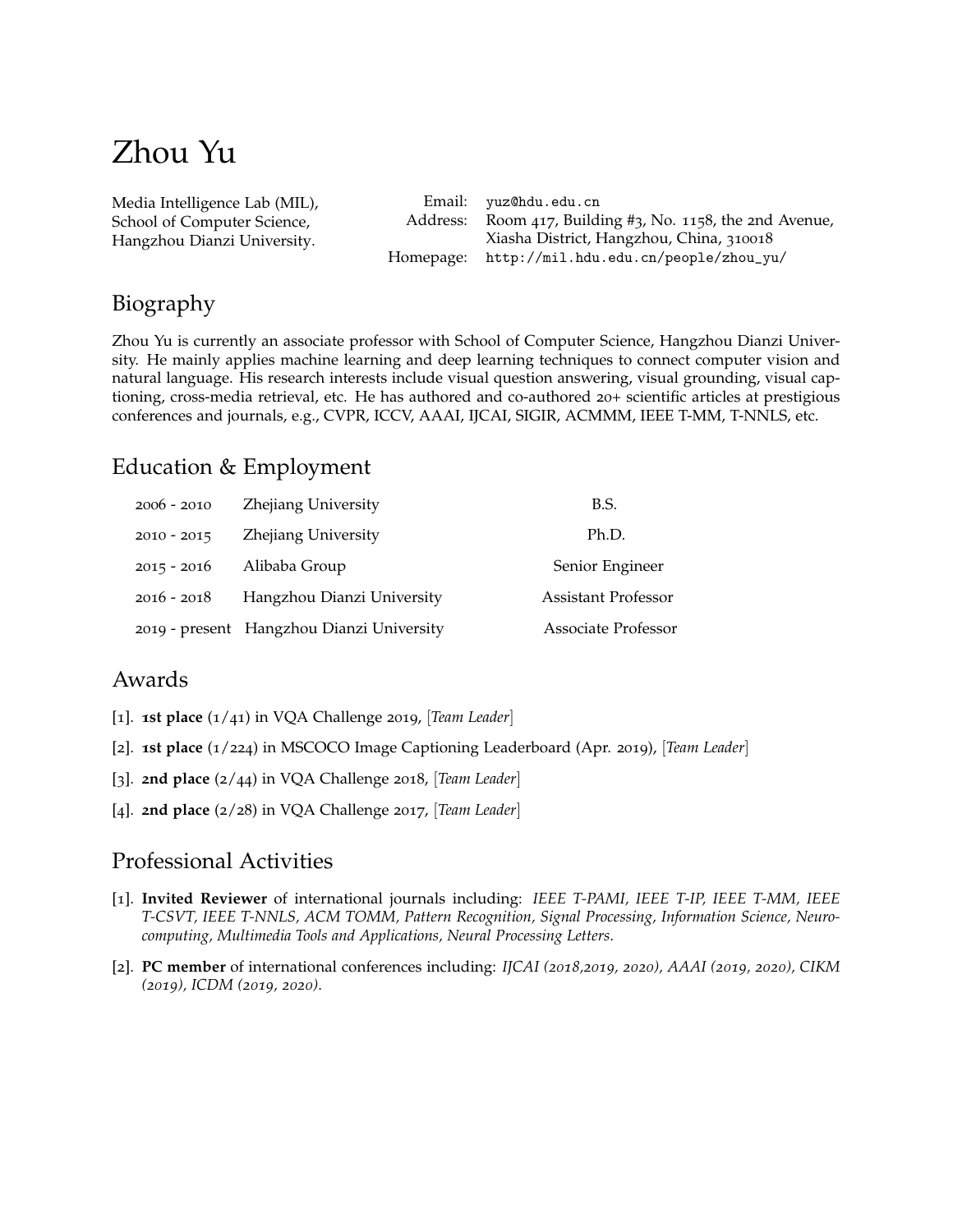### *Zhou Yu* 2

### Selected Publications (in chronological order)

### *Journal Articles*

- [1]. Ting Yu, Jun Yu, **Zhou Yu**, Qingming Huang, Qi Tian, "Long-Term Video Question Answering via Multimodal Hierarchical Memory Attentive Networks", *IEEE Transactions on Circuits and Systems for Video Technology (T-CSVT)*, 2020
- [2]. Jun Yu, Jinghan Yao, Jian Zhang, **Zhou Yu**, Dacheng Tao, "Single Pixel Reconstruction for One-stage Instance Segmentation", *IEEE Transactions on Cybernetics (T-CYB)*, 2020
- [3]. Jun Yu, Jing Li, Zhou Yu<sup>†</sup>, Qingming Huang, "Multimodal Transformer with Multi-View Visual Representation for Image Captioning", *IEEE Transactions on Circuits and Systems for Video Technology (T-CSVT)*, 2020 ( † corresponding author)
- [4]. Ting Yu, Jun Yu, **Zhou Yu**, Dacheng Tao, "Compositional Attention Networks with Two-Stream Fusion for Video Question Answering", *IEEE Transactions on Image Processing (T-IP)*, 2020
- [5]. **Zhou Yu**, Jun Yu, Chenchao Xiang, Jianping Fan, Dacheng Tao, "Beyond Bilinear: Generalized Multimodal Factorized High-order Pooling for Visual Question Answering", *IEEE Transactions on Neural Networks and Learning Systems (T-NNLS)*, 29 (12): 5947-5959, 2018
- [6]. Min Tan, Jun Yu, **Zhou Yu**, Fei Gao, Yong Rui, Dacheng Tao, "User-Click-Data-Based Fine-Grained Image Recognition via Weakly Supervised Metric Learning", *ACM Transactions on Multimedia Computing, Communications, and Applications (TOMM)*, 14 (3): 70, 2018.
- [7]. Fei Wu, **Zhou Yu**, Yi Yang, Siliang Tang, Yin Zhang, Yueting Zhuang, "Sparse Multi-Modal Hashing", *IEEE Transactions on Multimedia (T-MM)*, 16(2): 427-439, 2014

#### *Conference Articles*

- [1]. **Zhou Yu**, Yuhao Cui, Jun Yu, Dacheng Tao, Qi Tian, "Deep Multimodal Neural Architecture Search", *ACM International Conference on Multimedia (ACM MM)*, Seattle, USA, 2020
- [2]. **Zhou Yu**, Jun Yu, Yuhao Cui, Dacheng Tao, Qi Tian, "Deep Modular Co-Attention Networks for Visual Question Answering", *IEEE Conference on Computer Vision and Pattern Recognition (CVPR)*, Long Beach, USA, 2019
- [3]. **Zhou Yu**, Dejing Xu, Jun Yu, Ting Yu, Zhou Zhao, Yueting Zhuang, Dacheng Tao, "ActivityNet-QA: A Dataset for Understanding Complex Web Videos via Question Answering", *AAAI Conference on Artificial Intelligence (AAAI)*, Honolulu, USA, 2019
- [4]. **Zhou Yu**, Jun Yu, Chenchao Xiang, Zhou Zhao, Qi Tian, Dacheng Tao, "Rethinking Diversified and Discriminative Proposal Generation for Visual Grounding", *International Joint Conference on Artificial Intelligence (IJCAI)*, Stockholm, Sweden, 2018
- [5]. Zhou Zhao, Zhu Zhang, Shuwen Xiao, **Zhou Yu**, Jun Yu, Deng Cai, Fei Wu, Yueting Zhuang, "Open-Ended Long-form Video Question Answering via Adaptive Hierarchical Reinforced Networks", *International Joint Conference on Artificial Intelligence (IJCAI)*, Stockholm, Sweden, 2018
- [6]. Yibing Zhan, Jun Yu, **Zhou Yu**, Rong Zhang, Dacheng Tao, Qi Tian, "Comprehensive Distance-Preserving Autoencoders for Cross-Modal Retrieval", *ACM Conference on Multimedia (ACM MM)*, Seoul, Korea, 2018